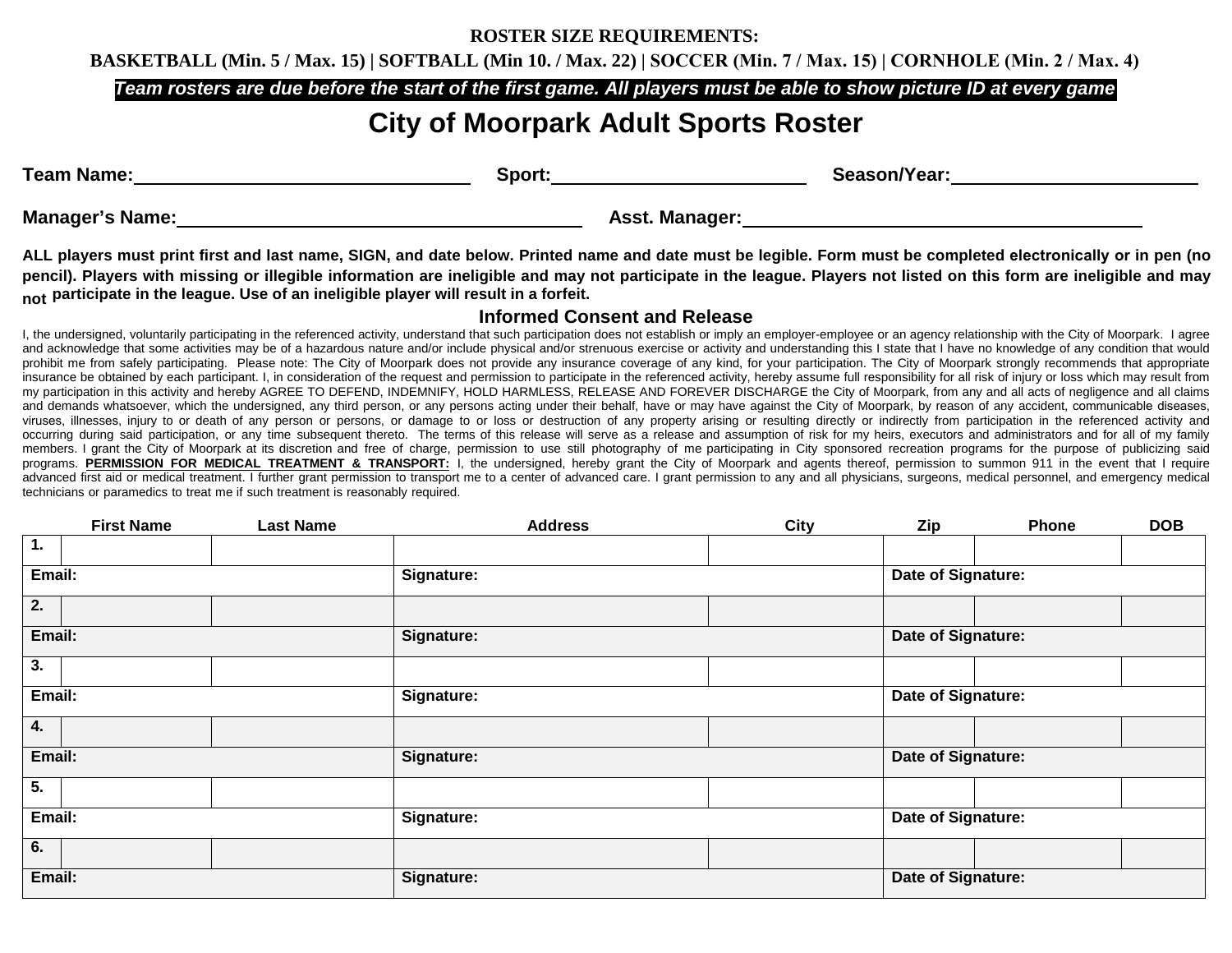## **Informed Consent and Release**

I, the undersigned, voluntarily participating in the referenced activity, understand that such participation does not establish or imply an employer-employee or an agency relationship with the City of Moorpark. I agree and acknowledge that some activities may be of a hazardous nature and/or include physical and/or strenuous exercise or activity and understanding this I state that I have no knowledge of any condition that would prohibit me from safely participating. Please note: The City of Moorpark does not provide any insurance coverage of any kind, for your participation. The City of Moorpark strongly recommends that appropriate insurance be obtained by each participant. I, in consideration of the request and permission to participate in the referenced activity, hereby assume full responsibility for all risk of injury or loss which may result from my participation in this activity and hereby AGREE TO DEFEND, INDEMNIFY, HOLD HARMLESS, RELEASE AND FOREVER DISCHARGE the City of Moorpark, from any and all acts of negligence and all claims and demands whatsoever, which the undersigned, any third person, or any persons acting under their behalf, have or may have against the City of Moorpark, by reason of any accident, communicable diseases, viruses, illnesses, injury to or death of any person or persons, or damage to or loss or destruction of any property arising or resulting directly or indirectly from participation in the referenced activity and occurring during said participation, or any time subsequent thereto. The terms of this release will serve as a release and assumption of risk for my heirs, executors and administrators and for all of my family members. I grant the City of Moorpark at its discretion and free of charge, permission to use still photography of me participating in City sponsored recreation programs for the purpose of publicizing said programs. **PERMISSION FOR MEDICAL TREATMENT & TRANSPORT:** I, the undersigned, hereby grant the City of Moorpark and agents thereof, permission to summon 911 in the event that I require advanced first aid or medical treatment. I further grant permission to transport me to a center of advanced care. I grant permission to any and all physicians, surgeons, medical personnel, and emergency medical technicians or paramedics to treat me if such treatment is reasonably required.

|                  | <b>First Name</b> | <b>Last Name</b> | <b>Address</b> | <b>City</b>        | Zip                       | Phone              | <b>DOB</b> |  |
|------------------|-------------------|------------------|----------------|--------------------|---------------------------|--------------------|------------|--|
| $\overline{7}$ . |                   |                  |                |                    |                           |                    |            |  |
| Email:           |                   |                  | Signature:     |                    |                           | Date of Signature: |            |  |
| 8.               |                   |                  |                |                    |                           |                    |            |  |
|                  | Email:            |                  | Signature:     |                    | Date of Signature:        |                    |            |  |
| 9.               |                   |                  |                |                    |                           |                    |            |  |
| Email:           |                   |                  | Signature:     |                    | Date of Signature:        |                    |            |  |
| 10.              |                   |                  |                |                    |                           |                    |            |  |
| Email:           |                   |                  | Signature:     |                    | <b>Date of Signature:</b> |                    |            |  |
| 11.              |                   |                  |                |                    |                           |                    |            |  |
| Email:           |                   |                  | Signature:     |                    | Date of Signature:        |                    |            |  |
| 12.              |                   |                  |                |                    |                           |                    |            |  |
| Email:           |                   |                  | Signature:     |                    | Date of Signature:        |                    |            |  |
| 13.              |                   |                  |                |                    |                           |                    |            |  |
| Email:           |                   |                  | Signature:     |                    | Date of Signature:        |                    |            |  |
| 14.              |                   |                  |                |                    |                           |                    |            |  |
| Email:           |                   |                  | Signature:     |                    | Date of Signature:        |                    |            |  |
| 15.              |                   |                  |                |                    |                           |                    |            |  |
| Email:           | Signature:        |                  |                | Date of Signature: |                           |                    |            |  |